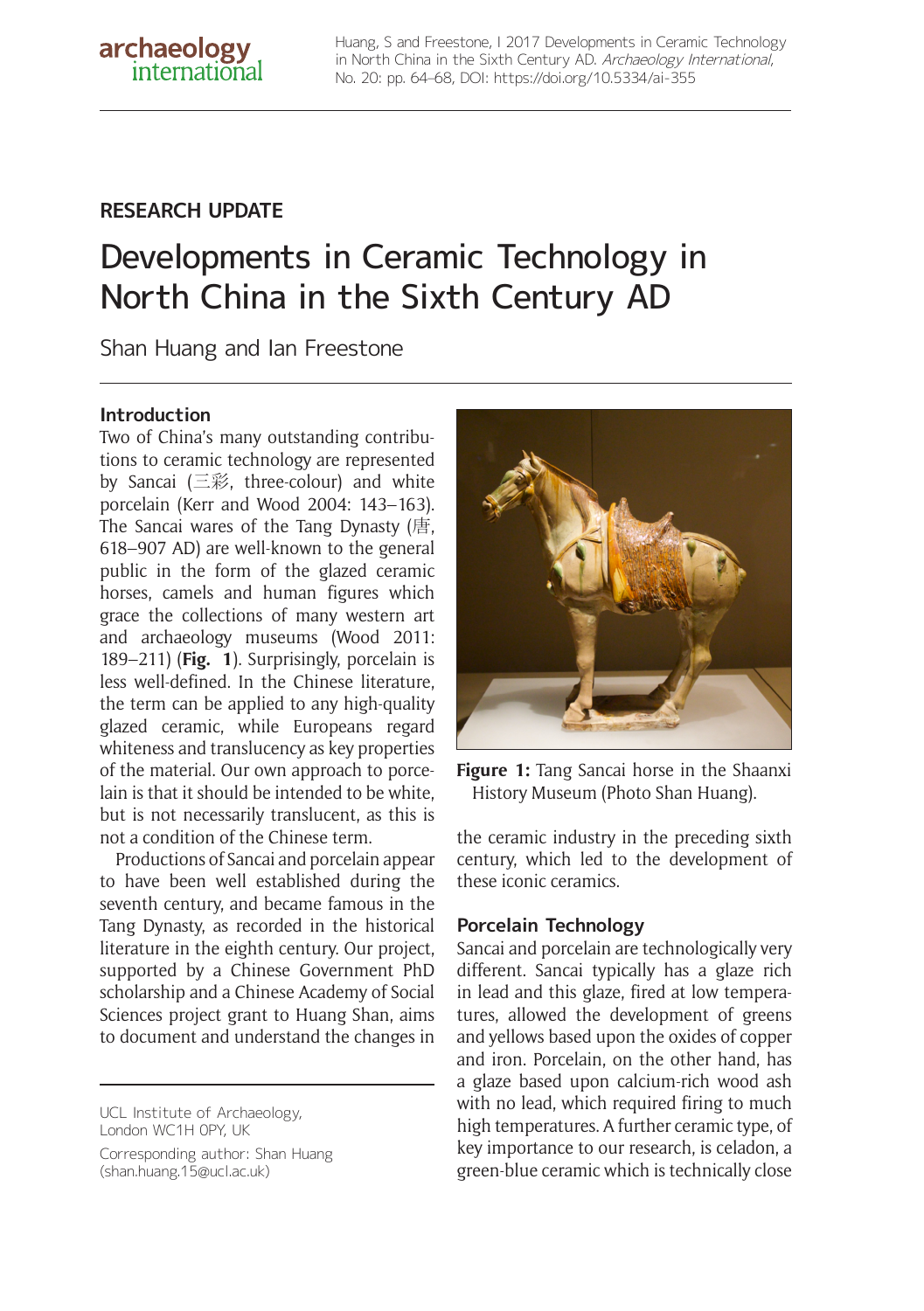to white porcelain but seems to have been a southern technology transferred to the North (Guo 1987: 3–19).

Although the famous Chinese blue-andwhite porcelain was produced from the fourteenth century, in the southern kilns of Jingdezhen, Jiangxi Province, white porcelain was first developed over a thousand kilometres away in the North, in the central plain of China, in Hebei and Henan provinces (Mori 2009: 79–95). The potters took advantage of the natural deposits of kaolinitic clay which were low in iron to make a body which fired white. Although Sancai and porcelain are different materials, and were fired to different temperatures with different glaze compositions, their moreor-less contemporaneous development is unlikely to have been coincidental; the social conditions which drove ceramic innovation were applicable to both materials, while both depended upon the successful exploitation of the northern clays to develop a white body which, in the case of Sancai, was needed as a ground to exploit the colours of the glazes to best effect.

Most theories about of the development of white porcelain consider it to have developed from celadon, a similarly high-fired ceramic (The Chinese Ceramic Society 1982: 167; Wang 2005: 1). However, this apparently straightforward answer obscures many of the aspects of the process of innovation – duration, location, social impulse and so on. A detailed assessment of the evidence is needed, particularly in the light of recently excavated material. Our approach to the problem comprises three strands: (1) survey and chronological study of white ceramics in excavation stores and museums in North China (2) provisional characterisation of the ceramics in the field, (3) detailed characterisation in the laboratory.

#### **Survey and Chronology**

We are currently focused on two categories of archaeological material. Funerary assemblages from tombs provide a fine

chronology for the material, as these are frequently dated by inscriptions. Unlike the remarkable amount of burials and kilns post-dating the Sui Dynasty (隋, 589–618 AD), the archaeological evidence of ceramic production predating the seventh century remains obscure. However, recently, sets of whitewares have been unearthed from the Northern Qi Dynasty (北齐, 550–77 AD, one of the last dynasties of the chaotic Northern and Southern Dynasties, predating the Sui Dynasty) tombs in Anyang region. These whitewares are highly similar to those from the Fan Cui tomb (范粹墓, 575 AD) and Li Yun tomb (李云墓, 576 AD), which have been considered candidates for the 'earliest white porcelain' for almost 40 years (Henan Museum 1972: 47–57).

Investigation of the evidence from kilns allows us more scope to investigate the production technology of the ceramics and to compare different ceramic types in detail. For example, whiteware sherds similar to those from the tombs have been discovered in a kiln site at Caocun (曹村窑), close to the capital of Northern Qi Dynasty, Yecheng (邺城遗址). Archaeological excavation of this site has been undertaken since 2014 and the assemblage is undergoing detailed analysis in the Wolfson Archaeological Science Laboratories at UCL Institute of Archaeology.

An important aspect of the examination of kiln material is the extent to which the different ceramic types were produced together, or in close proximity. Was understanding passed between different groups of potters, and if so, how?

#### **Characterisation and Analysis**

'Whiteness' is a key issue in identifying white porcelain, and the development of a white body and glaze posed a major challenge to the potters. A rapid and non-intrusive field measurement of colour is essential. We are using the *Munsell Rock Color Book* (a colour chart produced by X-Rite company) to record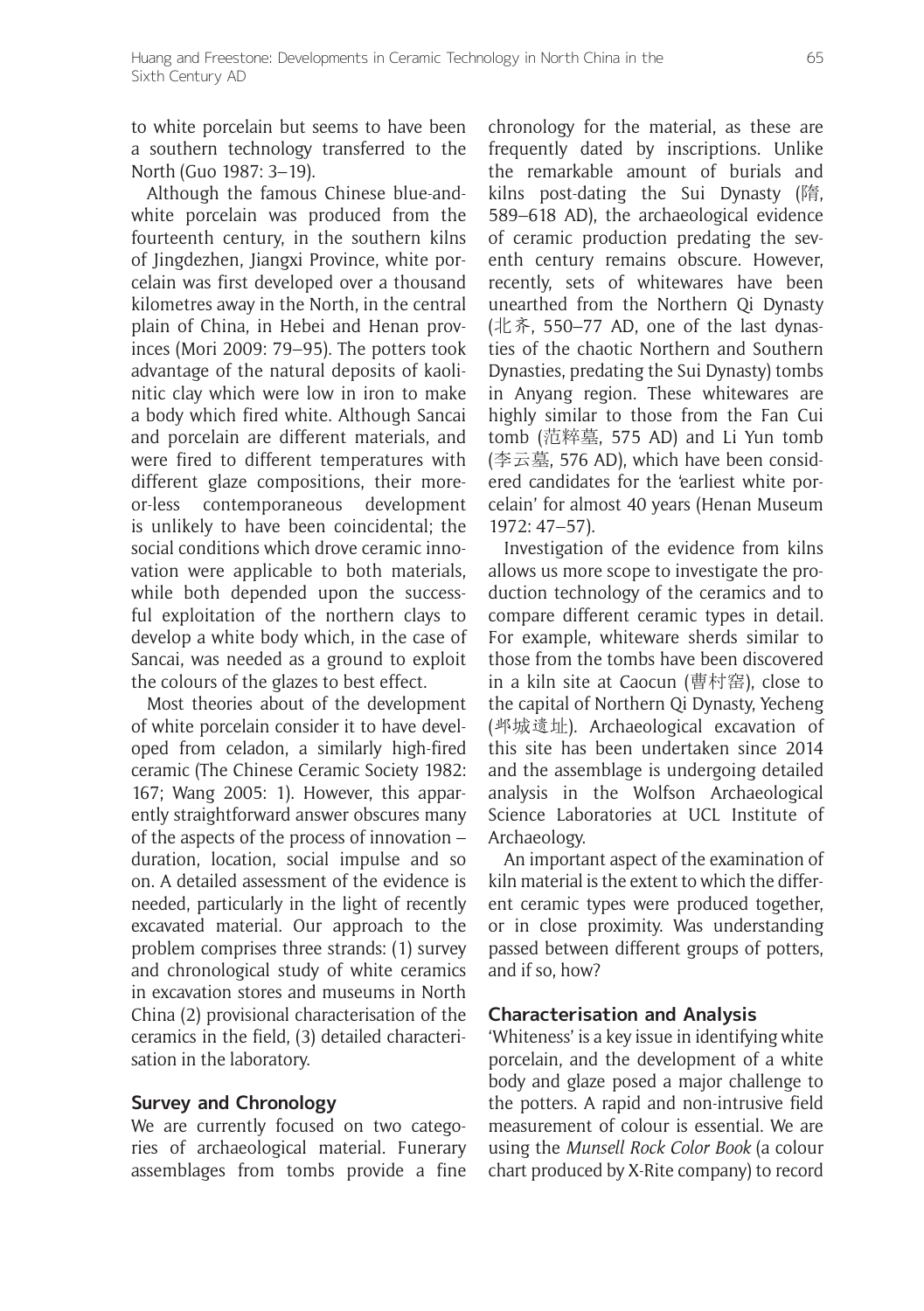the colour of the samples, coupled with digital photography using standard colour charts to calibrate white balance and exposure of the sample photos.

As most funerary objects are preserved relatively well, portable X-ray fluorescence (pXRF) is a practical method to determine the key compositional features of the glazes (**Fig. 2**). Furthermore, the presence of lead in the glaze is easy to identify, so the confirmation of lead-rich glaze is straightforward. About one hundred funerary objects kept in museums or storehouses have been analysed *in situ*, to determine whether they have leador lime-based glazes.

Detailed laboratory analysis of sampled materials using the scanning electron microscopes in the Institute of Archaeology is providing in-depth understanding of body and glaze compositions, information on firing temperatures, recipes and so on. It allows us to compare in detail the methods used to make different types of ceramic and how the potters approached the challenge of a white, hard ceramic.

### **Conclusion**

Surprisingly, given their previous designation as porcelain, the early whitewares made at Caocun and those found in the tombs appear to be exclusively lead-glazed. It seems that there was a desire for whitewares as funerary ceramics which was addressed by adapting the traditional northern lead-glazed earthenware tradition in conjunction with the northern white-firing kaolinitic clays. Given their early dating to the Northern Qi (550–77 AD), the Caocun products appear to be the earliest form of whiteware in North China and it appears likely that they played an important role in demonstrating the potential for whiteware development using the northern raw materials. While the Caocun wares present a range of 'white' shades, closely correlated



**Figure 2:** Analysing ceramic samples with pXRF at Anyang Museum in Henan Province (Photo Lihua Shen).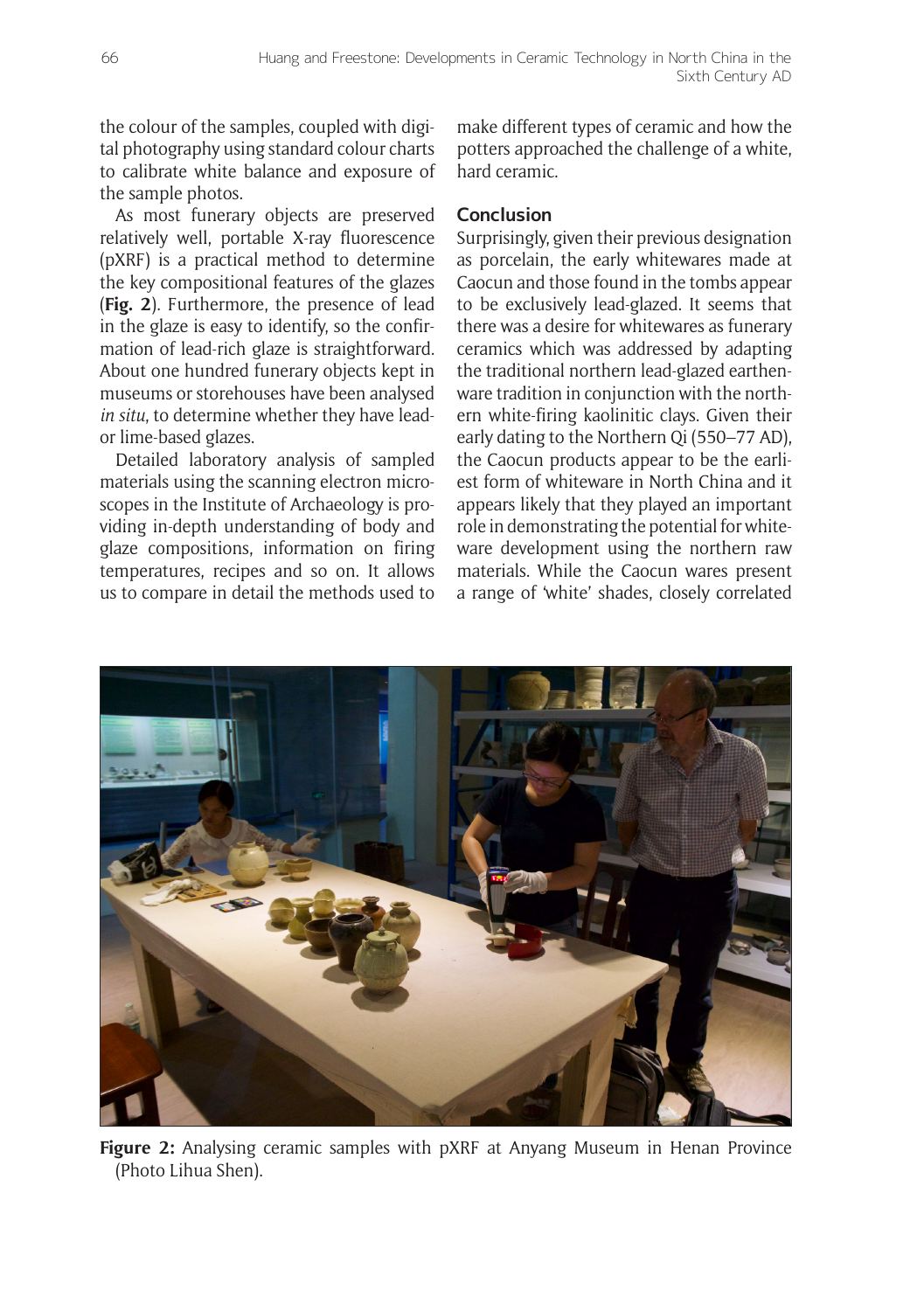with the amount of iron impurity in specific batches of clay, the vessels selected for the burials appear to have been chosen on the basis of their closeness to a pure white. Hence, by the time that 'true' porcelain was developed several decades later, there was a recognised desire and established market for white glazed ceramic which would have driven the innovation. This development may have occurred at the Xiangzhou kiln in Anyang (安阳相州窑), situated some 20 km from Caocun, and which has yielded large quantities of slightly later celadon and porcelain, dated to the Sui Dynasty (589–618 AD).

Caocun products also include bichrome and polychrome glazed wares which, in combination with the white-firing kaolinitic body, can be regarded as an early stage in the development of Sancai. Although celadon has been discovered from the Northern Dynasty (北朝, 439–589 CE, comprising five dynasties which could be divided into three periods: Northern Wei, Eastern and Western Wei, Northern Qi and Zhou) tombs, its provenance is still under debate, as the same ceramics of closely similar appearance have been found in southern tombs, and identical sherds unearthed from southern kiln sites. Several sites in Hebei Province have been claimed as Northern Dynasty celadon kilns, for example the Xing kilns at Neiqiu  $($ 内丘) and Lincheng (临城), as well as the Linshui ( 临水) and Jiabi (贾壁) kilns close to Caocun, but the jury is out as to the precise dating, and the exact characteristics of these productions have yet to be determined.

Archaeology is an excellent medium through which innovations in material culture can be recognised. However, a detailed and properly nuanced understanding of the process of innovation requires both a well-defined chronology and careful analysis of the materials and the chaîne opératoire. Recent archaeological discoveries of well-dated funerary assemblages and production sites in North China are allowing a more sophisticated understanding of the

important changes in ceramic production which occurred during the Northern Dynasty. Furthermore, the Northern Dynasty was characterised by strong cultural interactions both within China and between China and other civilisations via the Silk Road. The emergence of white porcelain-like ceramics at the end of the Northern Dynasty, in forms emulating those of metal and glass wares implies that the cultural dynamic and social impulse which drove the technical innovation were complex.

#### **Acknowledgements**

We thank colleagues at the Institute of Archaeology at the Chinese Academy of Social Sciences, especially Professor Yanshi Zhu, for their help with samples and field trips. Also generous in their support were Professor Huimin Wang (Hebei Provincial Institute of Archaeology), Professor Wei Zhou and Ms. Hongmei Yang (Anyang Museum), Professor Deming Kong (Anyang Institute of Archaeology), and Professor Xiaomeng Wang and Ms. Pei Wang (Shaanxi Provincial Institute of Archaeology). At UCL, Drs. Yijie Zhuang, Patrick Quin and Tom Gregory provided important advice and support. This study is supported by China Scholarship Council PhD project funding.

#### **Competing Interests**

The authors have no competing interests to declare.

#### **References**

- **The Chinese Ceramic Society** 1982 *History of Chinese Ceramics*. Beijing: Cultural Relics Press.
- **Guo, Y** 1987 Raw Materials for Making Porcelain and the Characteristics of the Porcelain Wares in North and South China in Ancient Times. *Archaeometry*, 29(1): 3–19. DOI: [https://doi.](https://doi.org/10.1111/j.1475-4754.1987.tb00393.x) [org/10.1111/j.1475-4754.1987.tb00393.x](https://doi.org/10.1111/j.1475-4754.1987.tb00393.x)
- **Henan Museum** 1972 Excavation Report of Fancui Tomb of Northern Qi Dynasty in Anyang, Henan. *Cultural Relics*, 1: 47–57.